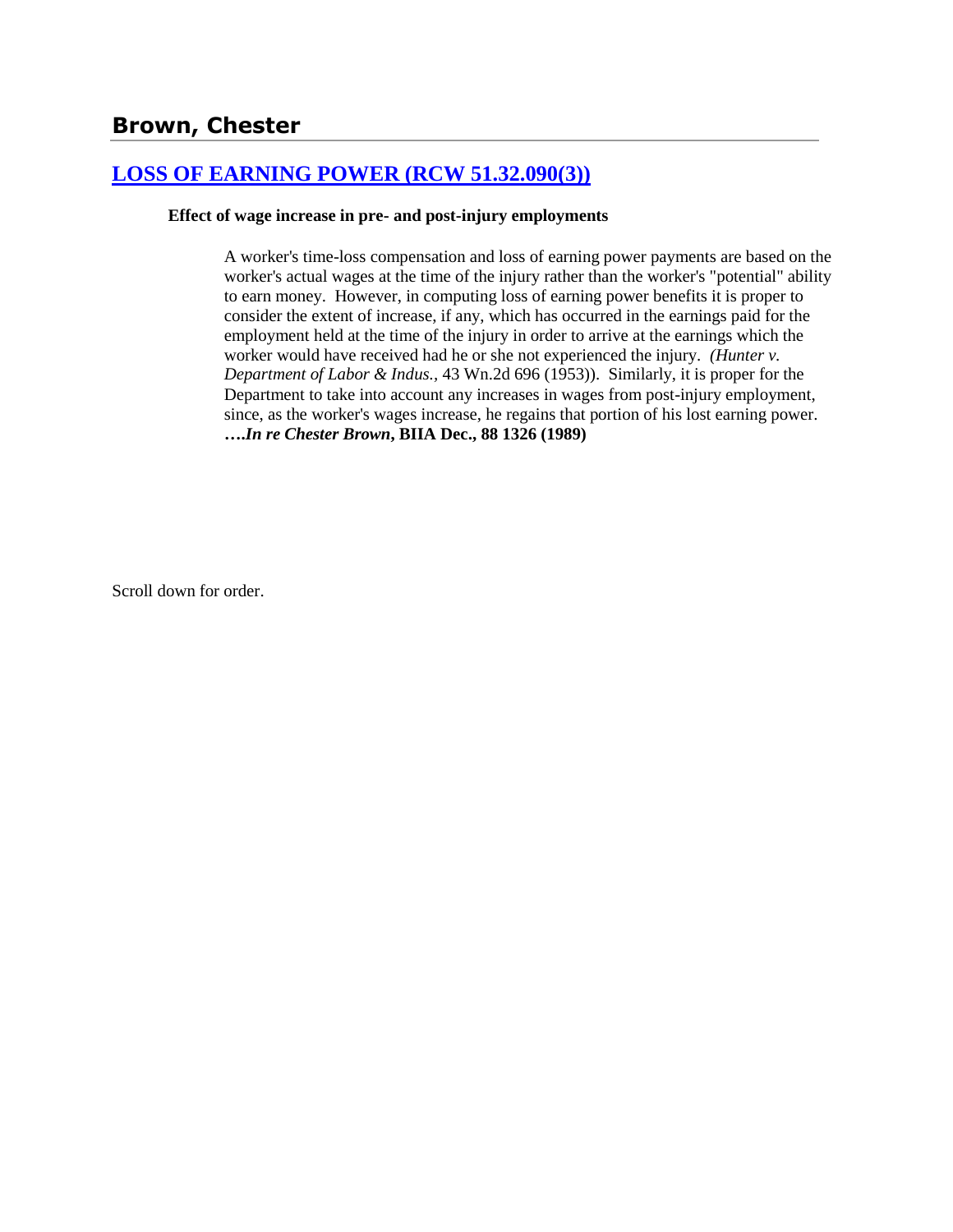### **BEFORE THE BOARD OF INDUSTRIAL INSURANCE APPEALS STATE OF WASHINGTON**

**)**

### **IN RE: CHESTER BROWN ) DOCKET NO. 88 1326**

**CLAIM NO. H-678016 ) DECISION AND ORDER**

APPEARANCES:

Claimant, Chester Brown, by Law Offices of David B. Vail, per David B. Vail

Employer, Schaben Logging Company, Inc., by None

Department of Labor and Industries, by The Attorney General, per Lynn D. W. Hendrickson, Assistant

This is an appeal filed by the claimant on April 6, 1988 from an order of the Department of Labor and Industries dated April 1, 1988 which adhered to the provisions of a Department order dated December 18, 1987 which paid an award for permanent partial disability equal to 15% of the amputation value of the left arm at or above the deltoid insertion or by disarticulation at the shoulder, and closed the claim with time loss compensation as paid. **REVERSED AND REMANDED**.

# **DECISION**

Pursuant to RCW 51.52.104 and RCW 51.52.106, this matter is before the Board for review and decision on a timely Petition for Review filed by the claimant to a Proposed Decision and Order issued on November 30, 1988 in which the order of the Department dated April 1, 1988 was reversed and the claim remanded to the Department to pay the claimant an award for permanent partial disability equal to 25% of the amputation value of the left arm at or above the deltoid insertion or by disarticulation at the shoulder, less prior awards, and to pay the claimant certain loss of earning power benefits from July 1, 1986 through April 1, 1988.

The Board has reviewed the evidentiary rulings in the record of proceedings and finds that no prejudicial error was committed and said rulings are hereby affirmed.

The issues and evidence presented by the parties are adequately set forth in the Proposed Decision and Order and will not be reiterated at length here.

Chester Brown was injured on March 31, 1980 when he fell and injured his left shoulder while employed as a logger with Schaben Logging Company. He returned to work but, after three weeks,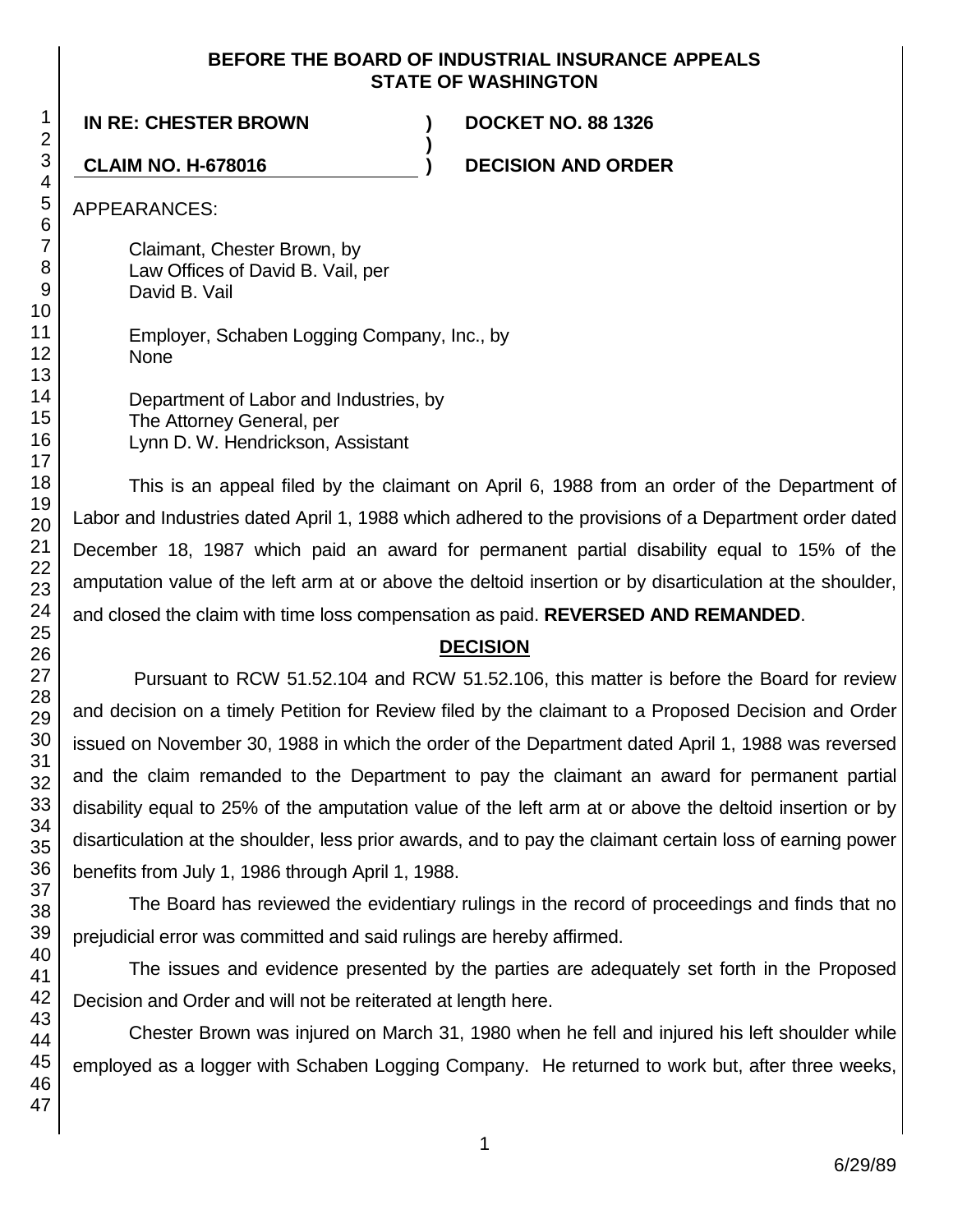aggravated the shoulder and subsequently had surgery in 1982. He never returned to his profession as a logger. At the time of his injury he earned \$ 12.87 per hour.

Mr. Brown was retrained by the Department of Labor and Industries and on October 1, 1986 was hired by Grays Harbor County to work on a road crew as a flagger and general worker. The parties stipulated on the record that Mr. Brown earned \$ 7.00 per hour from July 1, 1986 until October 1, 1986 while he was being trained. After he was officially hired, on October 1, 1986, he earned \$ 1,524 per month until April 1, 1987 when his salary was raised to \$ 1,584 per month. He continued to earn this salary until January 1, 1988 when he received another raise to \$ 1,688 per month which he earned until April 1, 1988.

The issues presented by Mr. Brown's appeal concerned the degree of permanent disability of his left shoulder on the closing date of the claim, and whether he was entitled to loss of earning power benefits after he was hired by Grays Harbor County until the date his condition was found to be fixed and permanent by the Department. See, In re Douglas G. Weston, BIIA Dec., 86 1645 (1987).

We have reviewed the record and agree with the findings and conclusion of the Industrial Appeals Judge that the degree of permanent disability of Mr. Brown's left shoulder, causally related to his industrial injury, is equal to 25% of the amputation value of the left arm at or above the deltoid insertion or by disarticulation at the shoulder.

Mr. Brown's Petition for Review does not argue with this conclusion, but only deals with the issue of loss of earning power benefits. Mr. Brown presents two points which he believes were either not considered or were incorrectly considered by the Industrial Appeals Judge in calculating loss of earning power benefits.

Mr. Brown alleges that if he can prove he had the ability to earn more money than he was actually earning at the time of his injury, then that earning capacity, rather than his actual wage at the time of injury, should be considered the basis for the calculation of loss of earning power benefits. Mr. Brown does not offer any Board or Court decisions in support of this theory of law. This Board has, in the past, always considered the claimant's actual wages at the time of injury rather than a "potential" ability to earn money, as the basis for computing loss of earning power benefits.

In In re Howard L. Dyer, BIIA Dec., 15,763 (1962), in discussing loss of earning power, we specifically spoke of post-injury and pre- injury earnings, not "potential" earnings capability. In In re Douglas G. Weston, BIIA Dec., 86 1645 at 4-5 (1987) the wage earned at the time of injury, not what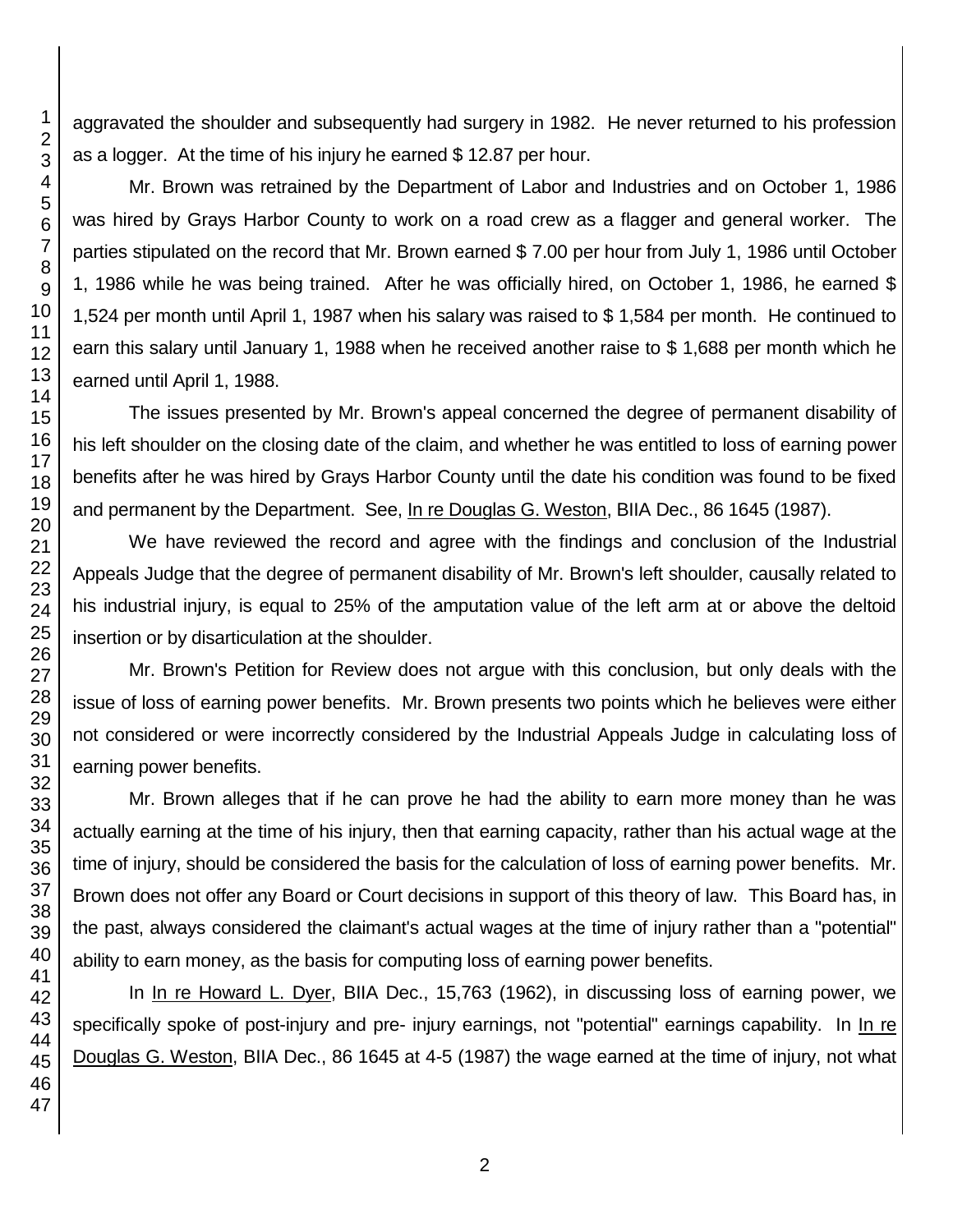the claimant allegedly could have earned, was the basis used in calculating loss of earning power. (See Finding of Fact No. 5, in Weston).

RCW 51.32.090(3) permits a claimant to recover the proportional difference in time-loss payments when he has a reduced earning capacity. Time-loss payments are based solely on certain percentages of the actual wages earned at the time of injury. Thus, Mr. Brown's actual wage at the time of his injury, and not what he was potentially able to earn, is the correct figure to use when calculating his loss of earning power compensation.

Mr. Brown's other contention is that the Industrial Appeals Judge incorrectly considered the claimant's pay raises while he was employed by Grays Harbor County. Mr. Brown cites Hunter v. Department of Labor and Industries, 43 Wn.2d 696, 263 P.2d 586 (1953) in support of this contention. We do not agree that Hunter precludes consideration of Mr. Brown's subsequent raises. In Hunter, the claimant was employed as a lineman for Puget Sound Power & Light Company when he was injured. After the injury, Mr. Hunter was no longer able to be employed as a lineman and was employed by the same employer as a meter journeyman, which paid less than his former employment. Due to this circumstance, the Department awarded him loss of earnings power benefits.

Subsequently, there was a general wage raise for Puget Sound employees and Mr. Hunter earned as much as he had at the time of his injury. The Department terminated his payments. On appeal the Board recognized the fact that linemen had also received raises and still earned more than meter journeymen. For that reason the Board and the Court reinstated Mr. Hunter's loss of earning power benefits. The facts in this case are not analogous to the facts in Hunter. The only evidence as to what Mr. Brown made as a logger was the \$12.87 per hour rate he earned at the time of his injury. No evidence was presented as to subsequent raises received by loggers. Therefore, the \$12.87 figure must be used as the basic wage rate in determining the proportionate time loss compensation he is to receive.

It is proper to consider what a worker's earnings were at the time of his industrial injury and to establish the extent of increase, if any, which has occurred in earnings paid for such employment since the industrial injury in order to arrive at the earnings which a worker would have received had he or she not experienced the industrial injury. This was what occurred in Hunter and was the basis for Mr. Hunter being able to continue to receive loss of earning power benefits, even after he received a raise while working as a meter journeyman after his industrial injury.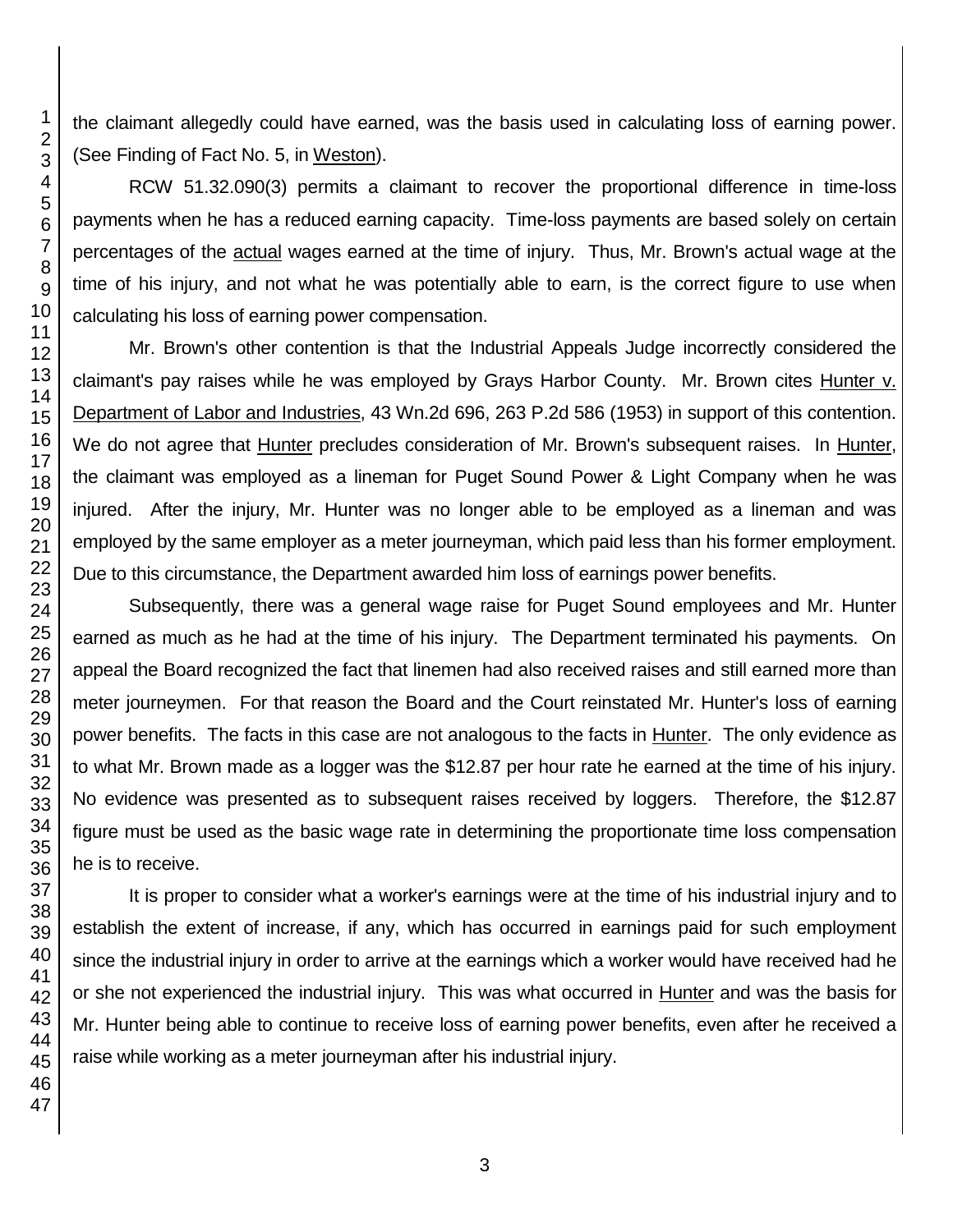In the present appeal, Mr. Brown failed to produce any evidence to establish the basic wage rate he would have received had he remained employed as a logger after his industrial injury. Had he done so, we would have taken that into consideration in arriving at the base earning rate from which loss of earning power compensation could be computed. However, we are unable to use any wage rate other than that contained in the record as the basic wage rate from which to compute Mr. Brown's loss of earning power capacity.

As a practical matter, the Department has already determined Mr. Brown's wage at the time of injury in order to pay him time loss compensation. In the absence of any evidence indicating that loggers' wages have increased since Mr. Brown's industrial injury, the Department should use the same calculation to compute Mr. Brown's loss of earning power rate as was used to compute his time loss compensation rate.

It is also proper to use the wage increases Mr. Brown received while employed by Grays Harbor County in determining the proper proportionate payments since, as Mr. Brown's wage increased, he regained that portion of his lost earning power based on the established basic wage rate. There is nothing in Hunter which would lead us to any other conclusion. RCW 51.32.090 specifically states that ". . . so long as the present earning power is only partially restored, the payments shall continue in the proportion which the new earning power shall bear to the old." For payments to Mr. Brown to be made in this statutorily mandated fashion, his raises must be included.

The record supports the Industrial Appeals Judge's decision that Mr. Brown should be awarded loss of earning power benefits. Dr. Ray Broman and Dr. John Huddlestone testified that, due to the condition of Mr. Brown's left should, he should not return to logging. Steve Duschesne, a vocational rehabilitation counselor, did not know of a job Mr. Brown was capable of performing on a reasonably continuous basis that would pay him more than he earned while employed by Grays Harbor County.

The evidence presented as to Mr. Brown's earnings as a logger and his subsequent earnings from Grays Harbor County also support the Industrial Appeals Judge's decision in that Mr. Brown's earning power was diminished more than 5% from July 1, 1986 through December 17, 1987.

Based on these facts it is clear that Mr. Brown did suffer a loss of earning power pursuant to RCW 51.32.090(3), from July 1, 1986 through December 17, 1987. However, Findings of Fact Nos. 10 through 15 and Conclusions of Law Nos. 4 and 5, in the Proposed Decision and Order do not conform to the record or the law and must be corrected.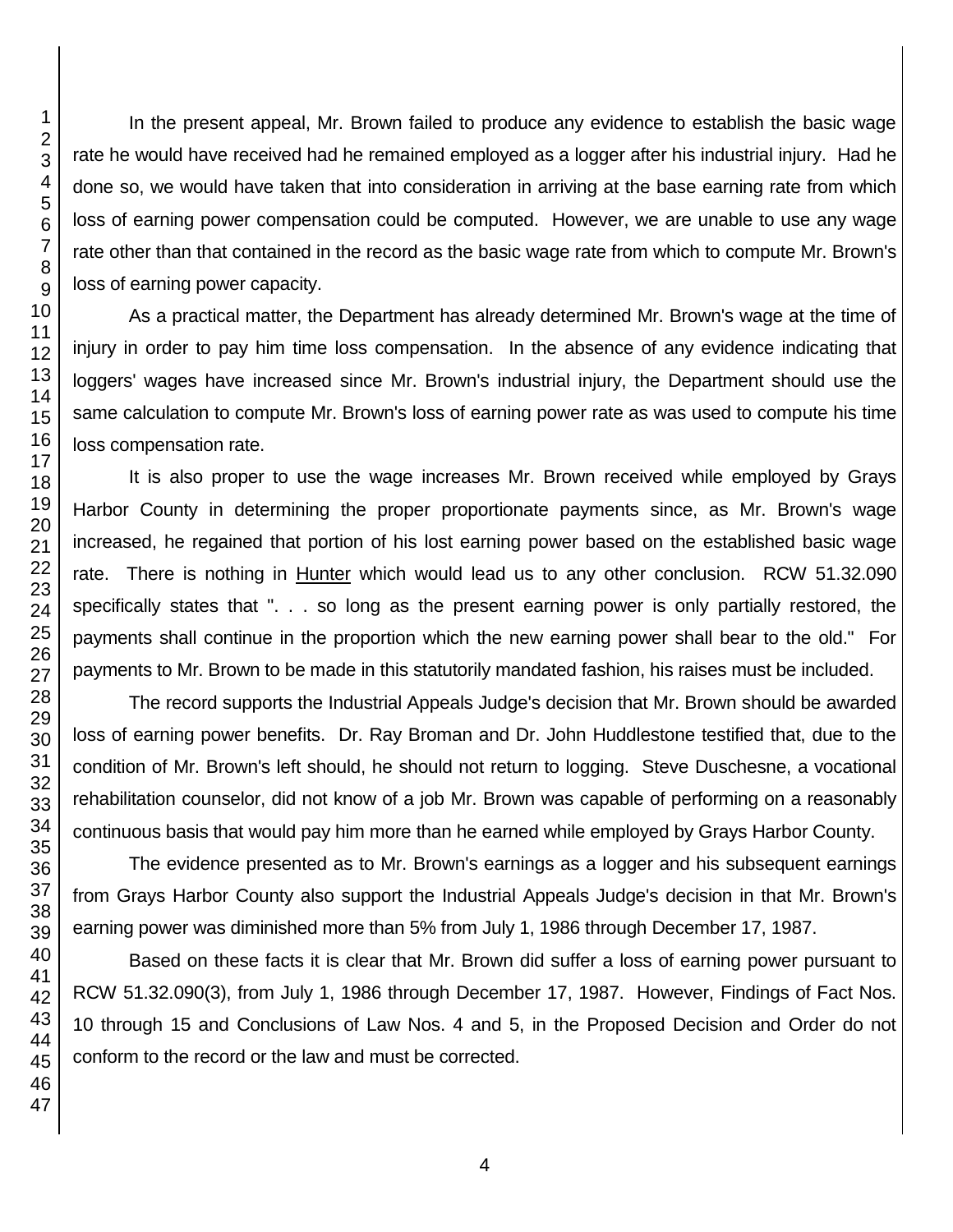The parties stipulated, on the record, to Mr. Brown's rate of pay while at Grays Harbor, from his date of hire until the closing date of this claim. Tr. 9/6/88 at 11. For some reason the Industrial Appeals Judge did not use these rates in reaching his decision. This was incorrect and new Findings of Fact incorporating the correct dates and wages will be entered herein.

The Industrial Appeals Judge also ordered that the loss of earning power payments should extend to April 1, 1988, the final closing date of the claim (proposed Finding of Fact No. 15 and proposed Conclusion of Law No. 4). This is also incorrect in that loss of earning power payment can only be made up to the time Mr. Brown's condition was found to be fixed and permanent by the Department, which was December 18, 1987 when the Department issued an order awarding Mr. Brown a permanent partial disability award equal to 15% of the amputation value of the left arm at or above the deltoid insertion or by disarticulation at the shoulder. In re Douglas G. Weston, BIIA Dec., 86 1645 (1987). Mr. Brown did not present evidence that his condition was not fixed and stable on December 18, 1987 and, therefore, no further loss of earning power benefits can be paid beyond that date.

Conclusion of Law No. 5 is also incorrect in that the Industrial Appeals Judge ordered the Department to pay the claimant the difference between his pre and post injury earnings. Loss of earning power benefits can only be awarded in the percentage of temporary total disability compensation which is proportionate to the percentage of lost earning power. RCW 51.32.090(3).

Thus, after a review of the entire record, we conclude that the Department order dated April 1, 1988 is incorrect and should be reversed and the claim should be remanded to the Department to award the claimant a permanent partial disability award equal to 25% of the amputation value of the left arm at or above the deltoid insertion or by disarticulation at the shoulder. Further, the claimant should be awarded loss of earning power benefits in such proportion as the Department determines, based on the below-stated Findings of Fact.

# **FINDINGS OF FACT**

1. On April 16, 1980 an accident report was filed with the Department of Labor and Industries alleging that the claimant, Chester Brown, had suffered an industrial injury to his left shoulder on March 31, 1980 while in the employ of Schaben Logging Company, Inc. On July 22, 1980 the Department issued an order allowing the claim and closing it for medical treatment only. On February 25, 1982 an application to reopen the claim on grounds of aggravation of condition was filed. On March 9, 1982, the Department issued an order reopening the claim effective December 21, 1981 for authorized treatment and action as indicated. On February 17,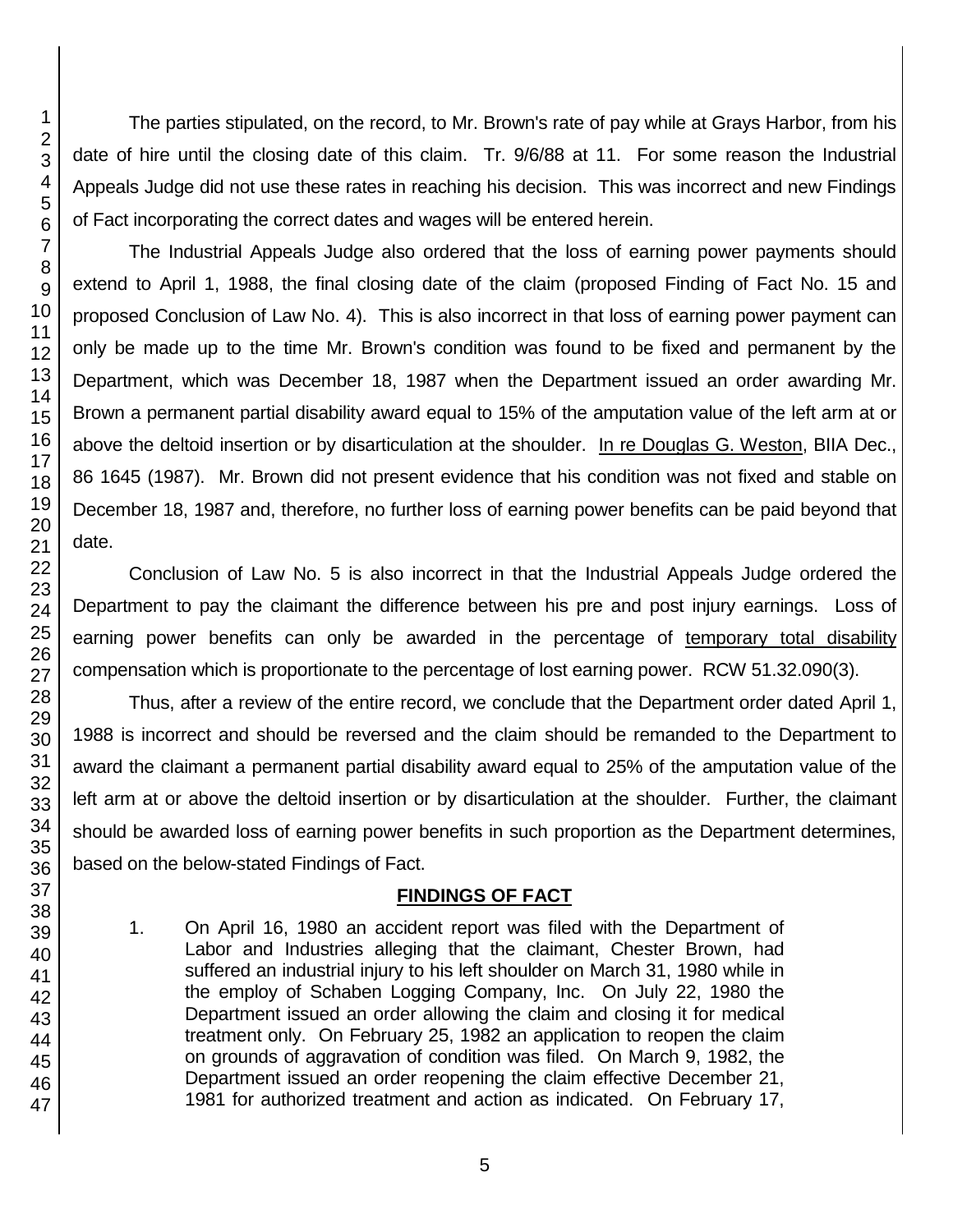1983 the Department issued an order directing that the claimant should be paid an advance of \$4,000.00 on an award for permanent partial disability. On August 1, 1985 the Department issued an order terminating time-loss compensation effective July 31, 1985, based on a recent vocational evaluation and on medical information in the claim file which the Department determined to show that Mr. Brown was capable of reasonably continuous gainful employment. The order also held the claim open for authorized medical treatment and further action as indicated. On August 9, 1985 the claimant protested and requested reconsideration of the August 1, 1985 Department order.

On August 23, 1985 the Department issued an order granting two semi-monthly time-loss compensation payments for the month of August, 1985. On December 18, 1987, the Department issued an order granting the claimant an award for permanent partial disability equal to 15% of the amputation value of his left arm at or above the deltoid insertion or by disarticulation at the shoulder, and closed the claim with time loss compensation as paid.

On January 19, 1988 the claimant protested and requested reconsideration of the December 18, 1987 Department order. On March 18, 1988 the Department issued an order holding its December 18, 1987 order in abeyance. On April 1, 1988 the Department issued an order holding that the claim should remain closed pursuant to the December 18, 1987 Department order. On April 6, 1988 the claimant filed his Notice of Appeal with the Board of Industrial Insurance Appeals. On April 20, 1988 the Board issued an order granting the appeal, assigning it Docket No. 88 1326 and directing that further proceedings be held in the matter.

- 2. On March 31, 1980, the claimant, Chester Brown, injured his left shoulder during the course of his employment as a logger with Schaben Logging Company.
- 3. At the time of his injury, Mr. Brown earned \$12.87 per hour as a logger.
- 4. The claimant, Chester Brown, is a forty-four year old, left-handed man with a seventh grade education and work experience in various areas of the logging industry, which required heavy bending, heavy lifting, stooping, heavy pulling, and working on rough and steep terrain. Mr. Brown is unable to read or write. He can neither read nor understand technical manuals. He functions at an intellectual level below that of any grade in elementary school. As a result of the industrial injury of March 31, 1980 claimant is unable to return to his prior employment as a logger.
- 5. From July 1, 1986 through September 30, 1986 claimant received on-the-job training as a member of a road crew for Grays Harbor County. His job on the road crew involved flagging, some shoveling, and some pre-leveling. Co-workers and his supervisor on the road crew aided Mr. Brown whenever his work at that job became physically too demanding.

47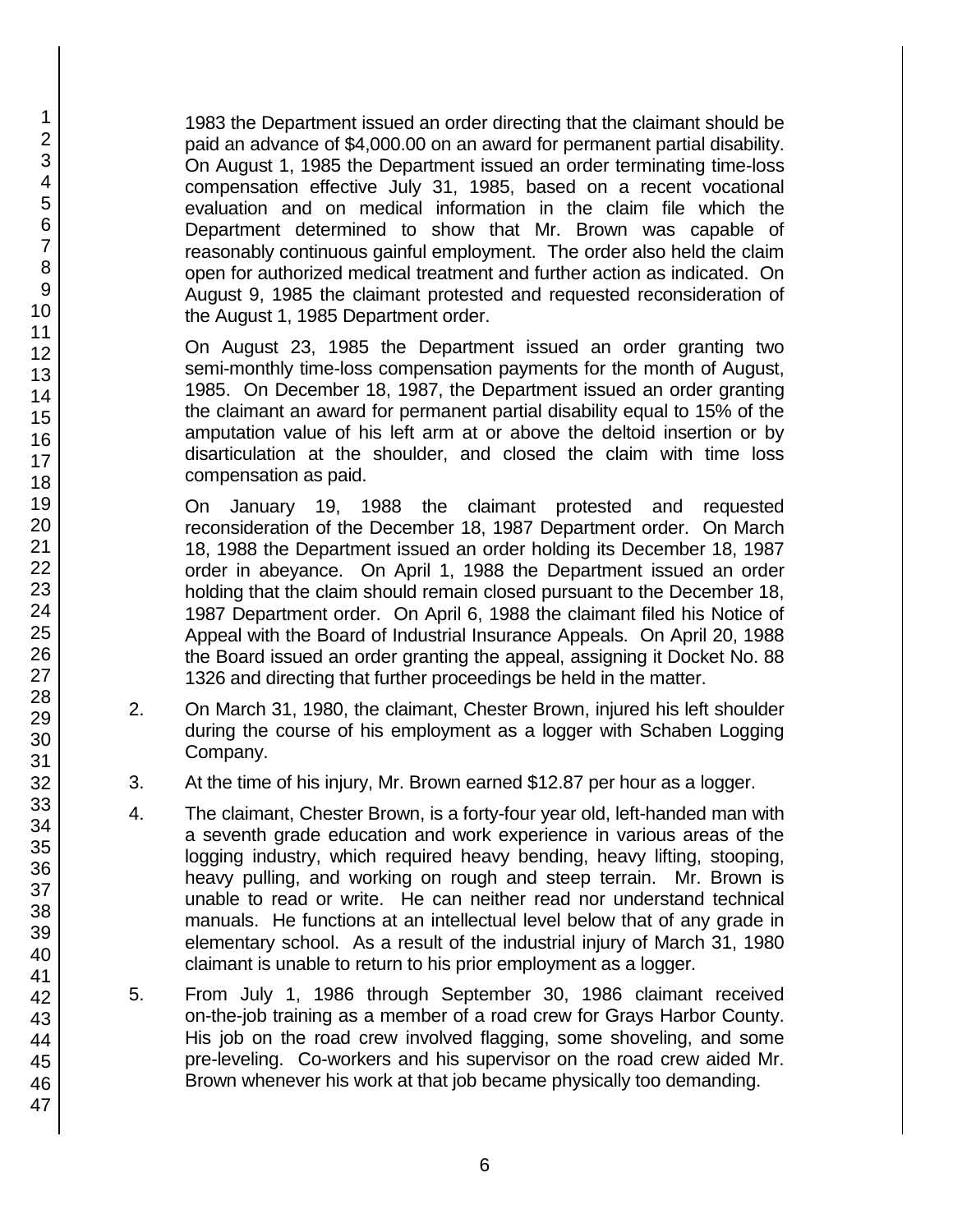- 6. From July 1, 1986 through December 17, 1987, as the result of his March 31, 1980 industrial injury, and taking into account his age, education, intellectual level, work experience, and physical restrictions, the claimant, Chester Brown, was precluded from full-time work as a hook tender or as a worker in any aspect of the logging industry. Between those dates, Mr. Brown was precluded from any job generally available in the State of Washington for which he had any qualifications by way of education, experience, or intellect, which would have paid him more than his job as a worker on a road crew for Grays Harbor County, Washington.
- 7. From July 1, 1986 through September 30, 1986 the claimant, Chester Brown, earned \$7.00 per hour as a trainee on a road crew for Grays Harbor County.
- 8. From October 1, 1986 through March 31, 1987 the claimant, Chester Brown, earned \$ 1,524.00 per month as a worker, on a road crew, for Grays Harbor County. Mr. Brown's earning capacity during this time was \$ 1,524.00 per month.
- 9. From April 1, 1987 through December 17, 1987 the claimant, Chester Brown, earned \$ 1,584.00 per month as a worker, on a road crew, for Grays Harbor County. Mr. Brown's earning capacity during this time was \$ 1,584.00 per month.
- 10. From July 1, 1986 through December 17, 1987, the claimant, Chester Brown, suffered a loss of earning power greater than 5% of his earning capacity at the time of his industrial injury, based on the wages he earned while employed by Schaben Logging Company at the time of his injury.
- 11. As of April 1, 1988, Chester Brown had a left shoulder condition causally related to his March 31,1980 industrial injury diagnosed as a contusion injury to the left shoulder with status post- operative degenerative arthritis, primarily in the acromioclavicular joint. By December 18, 1987 and continuing until April 1, 1988 this condition was fixed and stable and not in need of further curative treatment.
- 12. As of April 1, 1988, Chester Brown had a permanent physical impairment causally related to his industrial injury equal to 25% of the amputation value of the left arm at or above the deltoid insertion or by disarticulation at the shoulder.

# **CONCLUSIONS OF LAW**

- 1. The Board of Industrial Insurance Appeals has jurisdiction over the parties and the subject matter of this appeal.
- 2. From July 1, 1986 through December 17, 1987, the claimant, Chester Brown, was entitled to benefits for loss of earning power as a result of his left shoulder condition causally related to his March 31, 1980 industrial injury, pursuant to RCW 51.32.090(3).